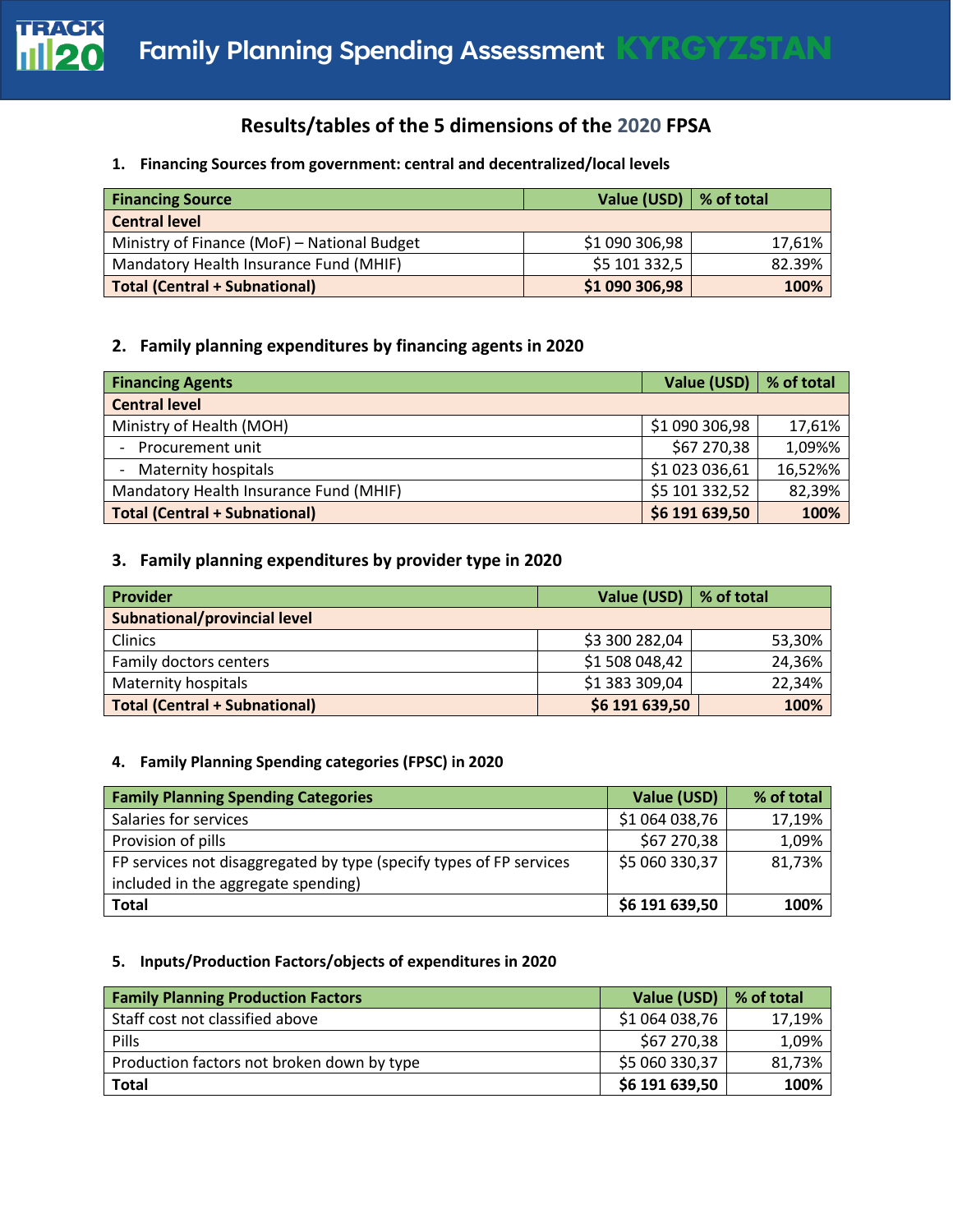

6. **Fund flows for family planning service from government**



- MoF = Ministry of Finance
- SF = Social Fund
- MoH = Ministry of Health
- MHIF = Mandatory Health Insurance Fund
- $\bullet$  C = Clinics
- FDC = Family doctors centers
- MH = Maternity hospitals